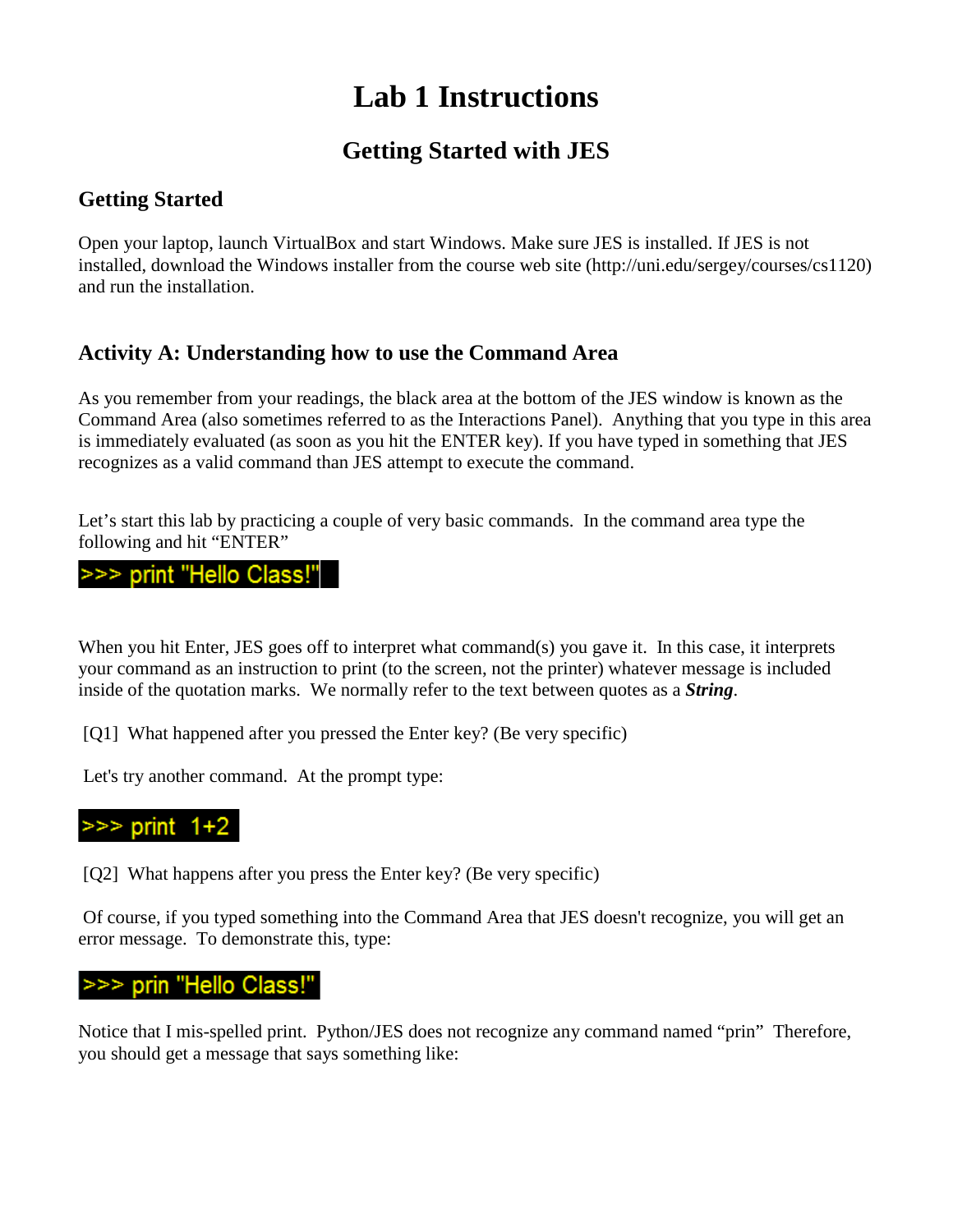Whenever you get a message like this, pay close attention to what I ASKED you to type and what you ACTUALLY typed. While sometimes I might have a mistake in my lab, more often, you will have made a typo.

### **Activity B: Python Arithmetic**

A big part of manipulating media will be performing basic mathematical calculations. Therefore, it's important to understand how basic arithmetic works in Python/JES. This activity will introduce you to the basic arithmetic operators we have available to us. You will learn that they are very similar to the four arithmetic operators that you learned in elementary school, but that there are a few small but significant differences we must make sure we observe.

[Q3] Enter each of the following mathematical statements at the command prompt and press enter. Record what "result" the computer returns in response to your command

| Arithmetic<br><b>Expression</b> | Results via the command<br>prompt |
|---------------------------------|-----------------------------------|
| print $15 + 3$                  |                                   |
| print $15 - 3$                  |                                   |
| print $15 * 3$                  |                                   |
| print $15/3$                    |                                   |

The results here shouldn't surprise you once you recognize that the asterisk  $(*)$  and the forward slash  $()$ are the operators that python uses for multiplication and division.

However, it turns out that division may surprise you when you play with it a little more.

[Q4] Enter each of the following mathematical statements at the command prompt and press enter. Record what "result" the computer returns in response to your command

| Arithmetic<br><b>Expression</b> | <b>Results via the command</b><br>prompt |
|---------------------------------|------------------------------------------|
| print $15/3$                    |                                          |
| print $16/3$                    |                                          |
| print $17/3$                    |                                          |
| print $18/3$                    |                                          |
| print $19/3$                    |                                          |

These numbers might confuse you at first (Unless, of course, you remember this from our previous class, and/or you did a really good job reading the textbook, where this "strange" answer is explained and it turns out it isn't strange at all).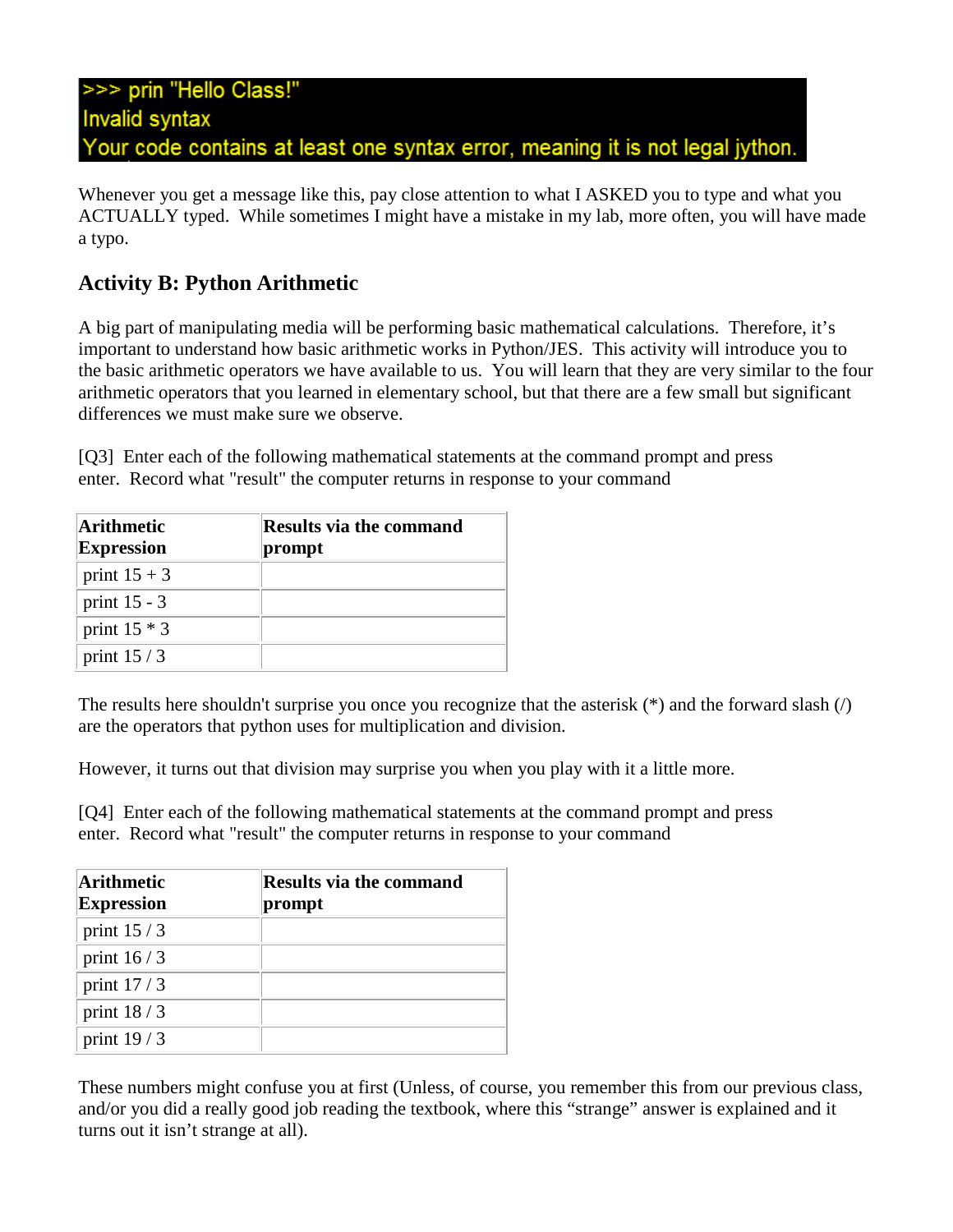It turns out that most computer programming languages care what "type" of number you are working with. Computers normally differentiate between at least two types of numbers:

- Integers Any whole number. Think about the numbers that you learned when you learned to count  $(1, 2, 3, \ldots)$ , the negative version of these numbers  $(-1, -2, -3, \ldots)$  and the number zero.
- Floating point numbers(or floats) In high school math you learned to call these the "real" numbers. These are any number that can be represented as a fraction.

The easiest way to tell the difference between integers and floats is to look for a decimal. If it has a decimal, than it's a float. It if doesn't have a decimal, than it's an integer.

In JES – and it's important to point out here that this distinction exists in JES but may not exist in other programming languages that you might learn – if you perform a mathematical operation on two integers, the answer MUST be represented as an integer. This is why when you did 16/3 you got 5 as an answer rather than the 5.333… that you might have been expecting.

Think of it this way – When you first learned division you looked at a problem like 15/3 and asked yourself, "how many items would be in each pile if I divided 15 items into three even piles?"

The answer, of course, is five.

Then you learned that 16/3 should be thought about as "how many items would be in each pile if I divided 16 items into three even piles?"

The answer, of course, is five, with one left over.

Actually, that last little bit leads us to the introduction of a new mathematical operator that exists in many programming language. In python the percent symbol is used as a mathematical operator that has NOTHING to do with percentages.

[Q5] Enter each of the following mathematical statements at the command area and press enter. Record what "action" the computer takes in response to your command

| <b>Arithmetic</b><br><b>Expression</b> | <b>Results via the</b><br>command Results<br>via the command<br>prompt | <b>Arithmetic</b><br><b>Expression</b> | <b>Results via the</b><br>command Results via<br>the command prompt |
|----------------------------------------|------------------------------------------------------------------------|----------------------------------------|---------------------------------------------------------------------|
| 8/4                                    |                                                                        | 8 % 4                                  |                                                                     |
| 9/4                                    |                                                                        | 9%4                                    |                                                                     |
| 10/4                                   |                                                                        | 10 % 4                                 |                                                                     |
| 11/4                                   |                                                                        | 11 % 4                                 |                                                                     |
| 12/4                                   |                                                                        | 12 % 4                                 |                                                                     |
| 13/4                                   |                                                                        | 13 % 4                                 |                                                                     |

[Q6] Given what you observed in the previous step, write a short explanation of what the % operator does in Python.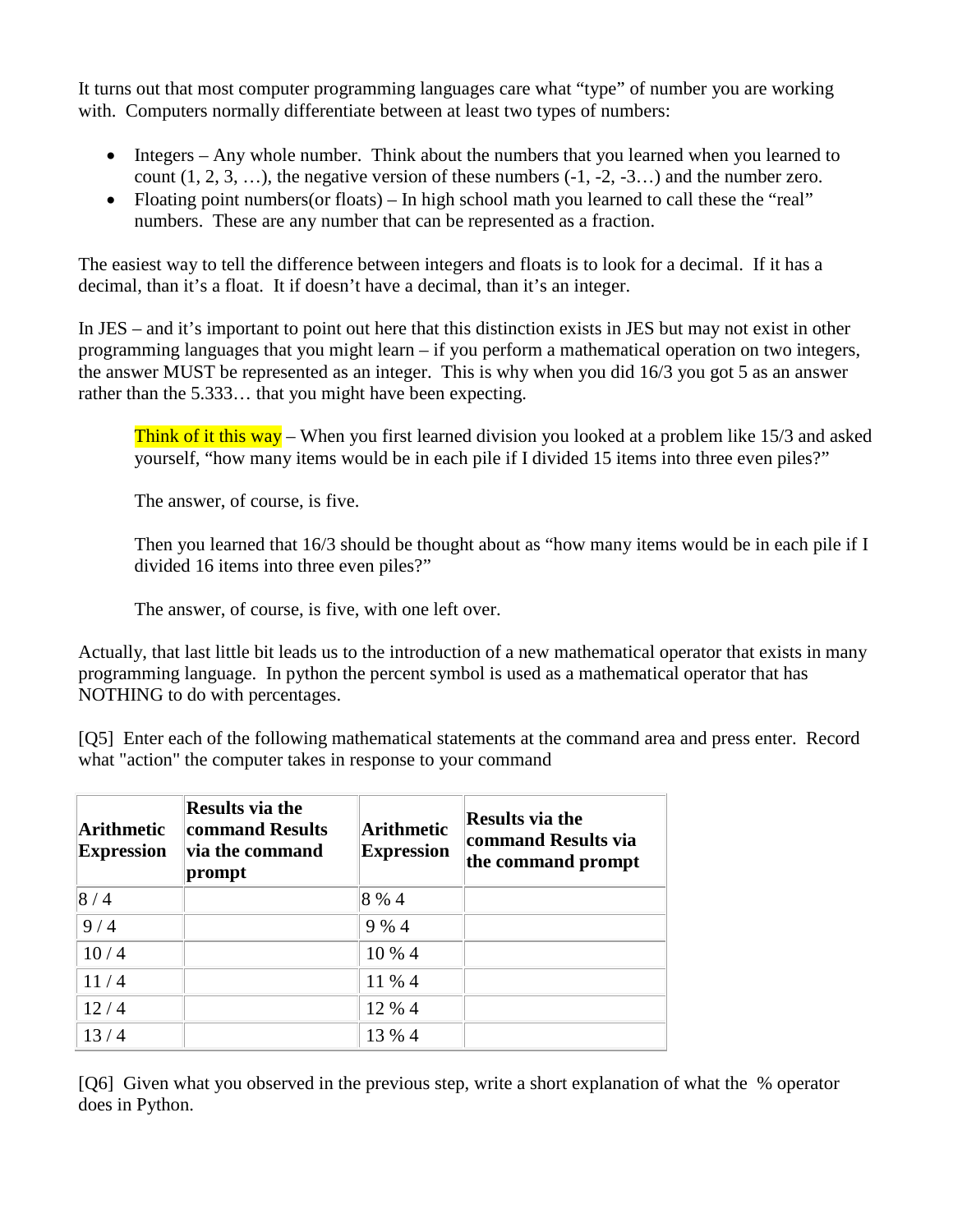This % operator may seem strange to you, but it actually useful in a number of situations. Suppose we had a number and we wanted to know if it was odd or even. How would we do that? It turns out we can do that by using % with a quotient of 2.

[Q7] Enter each of the following mathematical statements at the command area and press enter. Record what "action" the computer takes in response to your command

| Arithmetic<br><b>Expression</b> | <b>Results via the</b><br>command prompt |
|---------------------------------|------------------------------------------|
| 8 % 2                           |                                          |
| 9%2                             |                                          |
| $10\%2$                         |                                          |
| 11 % 2                          |                                          |
| 12 % 2                          |                                          |
| 13 % 2                          |                                          |

[Q8] What do you notice about even numbers? What do you notice about odd numbers?

Let's consider another example. Suppose that you had a "large" number and you were interested in only part of the number. You can use / and % with powers of 10 to pull out interesting parts of the number. You won't do this much this semester, but it's a helpful trick.

[Q9] Enter each of the following mathematical statements at the command area and press enter. Record what "action" the computer takes in response to your command

| Arithmetic<br><b>Expression</b> | <b>Results via the</b><br>command prompt |
|---------------------------------|------------------------------------------|
| 12345/10                        |                                          |
| 12345 % 10                      |                                          |
| 12345 / 100                     |                                          |
| 12345 % 100                     |                                          |
| 12345 / 1000                    |                                          |
| 12345 % 1000                    |                                          |

In fact, notice that with combinations of these operations you can get any single number out of our "big" number.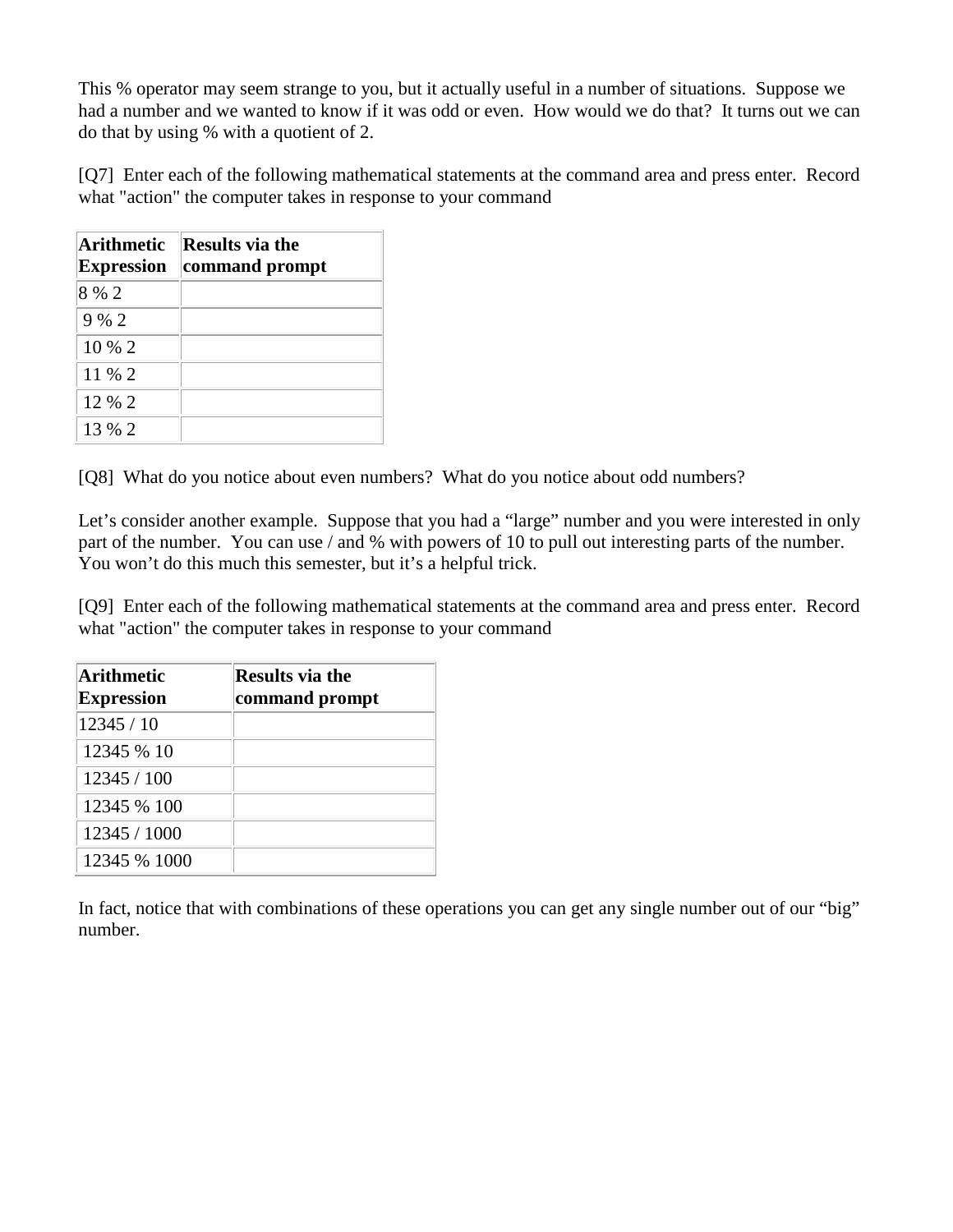[Q10] Enter each of the following mathematical statements at the command area and press enter. Record what "action" the computer takes in response to your command

| Arithmetic<br><b>Expression</b> | <b>Results via the</b><br>command prompt |
|---------------------------------|------------------------------------------|
| 12345 % 10                      |                                          |
| 12345 / 10 % 10                 |                                          |
| 12345/100 % 10                  |                                          |
| 12345/1000 % 10                 |                                          |
| 12345 / 10000                   |                                          |

Ok, the previous math might bother some of you. You are used to "normal" math where you get decimals when you divide 16/3. So what do you do if you want the answer to actually be 5.333? Well, the "correct" way to get a floating point answer (a number with a decimal) is to do a mathematical operation between two floating point numbers.

[Q11] Enter each of the following mathematical statements at the command prompt and press enter. Record what "result" the computer returns in response to your command

| Arithmetic<br><b>Expression</b> | <b>Results via the command</b><br>prompt |
|---------------------------------|------------------------------------------|
| print $15.0 + 3.0$              |                                          |
| print $15.0 - 3.0$              |                                          |
| print $15.0 * 3.0$              |                                          |
| print $15.0 / 3.0$              |                                          |

But it turns out that as long as ONE of the two operands (the fancy math term we use for the two numbers we are operating upon) is a floating point number, than the answer will be a floating point number.

[Q12] Enter each of the following mathematical statements at the command prompt and press enter. Record what "result" the computer returns in response to your command

| <b>Arithmetic</b><br><b>Expression</b> | <b>Results via the command</b><br>prompt |
|----------------------------------------|------------------------------------------|
| print $16.0 / 3.0$                     |                                          |
| print $16/3.0$                         |                                          |
| print $16.0/3$                         |                                          |
| print $16/3$                           |                                          |

All of this may seem a little bit weird, but it's important that you start the semester understanding these distinctions. If you can learn the meanings and results of these operations early in the semester then you can avoid all sorts of mistakes later on. Not only that, but you can take advantage of these strange ways that numbers work in order to make it easier to write certain kinds of actions.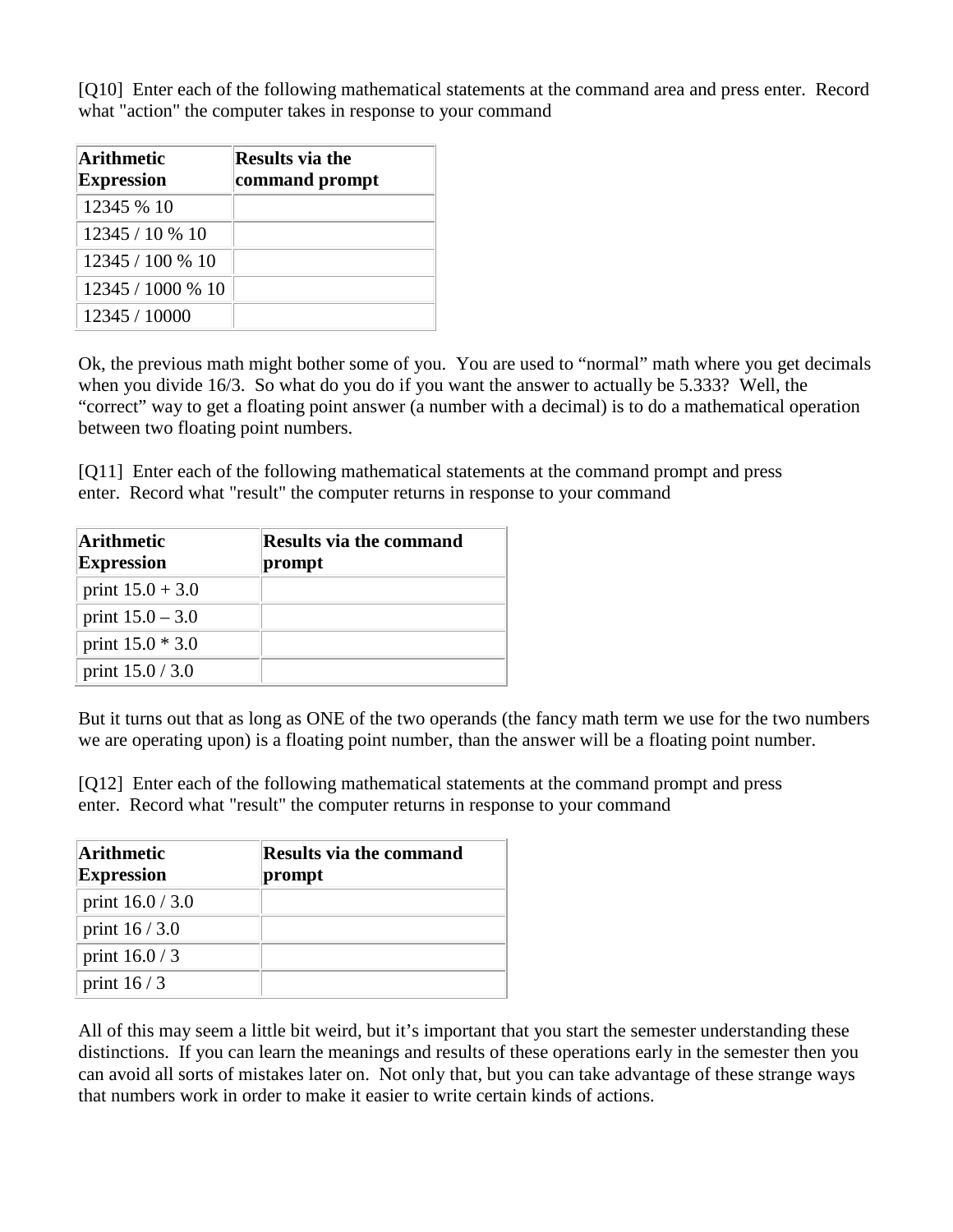Unlike "high school mathematics" - where there are four binary operators (addition, subtraction, multiplication, and division) - JES regularly uses six binary operators. You learned the fifth of these up above. The last of these is the \*\* symbol. While this looks like a simple mistake in using the multiplication symbol, it is not.

[Q13] Enter each of the following mathematical statements at the command area and press enter. Record what "action" the computer takes in response to your command

| <b>Arithmetic</b><br><b>Expression</b> | <b>Results via the command prompt</b> |
|----------------------------------------|---------------------------------------|
| $2**1$                                 |                                       |
| $2**2$                                 |                                       |
| $2**3$                                 |                                       |
| $2 * * 4$                              |                                       |
| $3 * 1$                                |                                       |
| $3**2$                                 |                                       |
| $3**3$                                 |                                       |
| $3 * * 4$                              |                                       |

[Q14] Given what you observed in the previous step, write a short explanation of how the \*\* operator works in Python.

For the most part, mathematics in python works the way that it worked in your high school algebra class. That is, the order of operator precedence in Python (from highest to lowest) is:

- Operations in parentheses
- Exponentiation  $(**)$
- **Unary** negation  $(-)$  and positive  $(+)$
- Multiplication  $(*)$ , division  $//$ , and remainder  $(*)$
- **Binary** Addition (+) and subtraction (-)
- Assignment operator  $( = )$  [We will learn this one next week]

[Q15] Given this knowledge, **predict** what will happen when you invoke the following statements. **After** making your prediction, enter the statement at the interactions prompt and check if you were correct. If you were incorrect, determine why.

| <b>Arithmetic Expression</b> | <b>Predicted Results</b> | <b>Actual Results</b> |
|------------------------------|--------------------------|-----------------------|
| $4 * 3 + 2 * 9 / 3$          |                          |                       |
| $4 * 3 + 2 * (9 / 3)$        |                          |                       |
| $4*(3+2)*9/3$                |                          |                       |
| $20/4 * 6/2$                 |                          |                       |
| $(20/4)*(6/2)$               |                          |                       |
| $20/4*(6/2)$                 |                          |                       |
| $20/(4 * 6)/2$               |                          |                       |
| $(2-3+(2*(12/4)+1))$         |                          |                       |
| $5 - (2 + 5) * 10/3$         |                          |                       |
| $4 + 2**5 - 3$               |                          |                       |